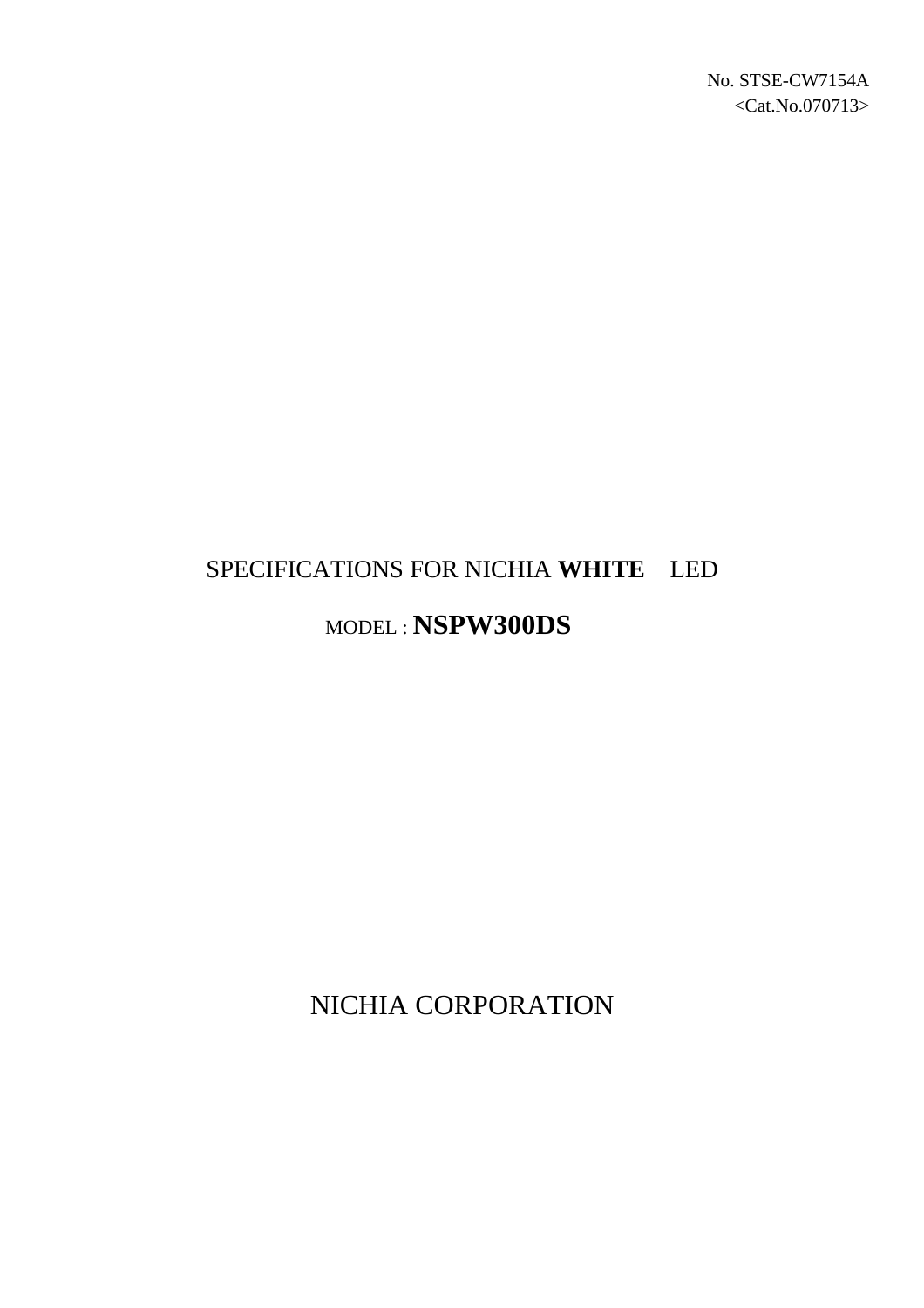#### 1.SPECIFICATIONS

| (1) Absolute Maximum Ratings |                       |                                | $(Ta=25^{\circ}C)$ |
|------------------------------|-----------------------|--------------------------------|--------------------|
| Item                         | Symbol                | <b>Absolute Maximum Rating</b> | Unit               |
| <b>Forward Current</b>       | IF                    | 30                             | mA                 |
| <b>Pulse Forward Current</b> | <b>IFP</b>            | 100                            | mA                 |
| <b>Reverse Voltage</b>       | $V_{R}$               |                                | V                  |
| <b>Power Dissipation</b>     | <b>P</b> <sub>D</sub> | 105                            | mW                 |
| <b>Operating Temperature</b> | Topr                  | $-30 \sim + 85$                | $\rm ^{\circ}C$    |
| <b>Storage Temperature</b>   | $T_{\rm stg}$         | $-40 \sim +100$                | $\rm ^{\circ}C$    |
| <b>Soldering Temperature</b> | $T_{\rm sld}$         | for 10sec.<br>$265^{\circ}$ C  |                    |

IFP Conditions : Pulse Width  $\leq$  10msec. and Duty  $\leq$  1/10

#### (2) Initial Electrical/Optical Characteristics (Ta=25°C)

| Item                           |    | Symbol                   | Condition      | Typ.   | Max. | Unit |
|--------------------------------|----|--------------------------|----------------|--------|------|------|
| <b>Forward Voltage</b>         | Vf | $IF=20$ [mA]             | (3.2)          | 3.5    |      |      |
| <b>Reverse Current</b>         |    | Ir                       | $V_{R} = 5[V]$ |        | 50   | иA   |
| Luminous Intensity             |    | Iv                       | $IF=20$ [mA]   | (15.0) |      | cd   |
| X                              |    | $\overline{\phantom{0}}$ | $IF=20$ [mA]   | 0.31   |      |      |
| <b>Chromaticity Coordinate</b> |    |                          | $IF = 20$ [mA] | 0.32   |      |      |

½ Please refer to CIE 1931 chromaticity diagram.

| $(3)$ Ranking |  |  |  |
|---------------|--|--|--|
|---------------|--|--|--|

| (3) Ranking        |        |                         |                |      |      | $(Ta=25^{\circ}C)$ |
|--------------------|--------|-------------------------|----------------|------|------|--------------------|
| Item               | Symbol | Condition               | Min.           | Max. | Unit |                    |
|                    | Rank W | $I_{V}$                 | $IF = 20$ [mA] | 15.5 | 22.0 | cd                 |
| Luminous Intensity | Rank V | Iv                      | $IF=20$ [mA]   | 11.0 | 15.5 | cd                 |
|                    | Rank U | $\mathbf{I} \mathbf{V}$ | $IF = 20$ [mA] | 7.8  | 11.0 | cd                 |

 $*$  Luminous Intensity Measurement allowance is  $\pm$  10%.

|                           |                     |       | Rank a0 |       |  |   |       |       | Rank b1             |
|---------------------------|---------------------|-------|---------|-------|--|---|-------|-------|---------------------|
| X                         | 0.280               | 0.264 | 0.283   | 0.296 |  | X | 0.287 | 0.283 | 0.3                 |
| $\mathbf{V}$              | 0.248               | 0.267 | 0.305   | 0.276 |  |   | 0.295 | 0.305 | 0.3                 |
|                           | Rank b <sub>2</sub> |       |         |       |  |   |       |       | Rank c <sub>0</sub> |
| $\boldsymbol{\mathrm{X}}$ | 0.296               | 0.287 | 0.330   | 0.330 |  | X | 0.330 | 0.330 | 0.3                 |
| v                         | 0.276               | 0.295 | 0.339   | .318  |  | v |       | 0.360 | 0.3                 |

#### Color Ranks (IF=20mA,Ta=25°C)

|   |                     |       | Rank a0 |       |   |                     | Rank b1 |       |       |
|---|---------------------|-------|---------|-------|---|---------------------|---------|-------|-------|
| X | 0.280               | 0.264 | 0.283   | 0.296 | X | 0.287               | 0.283   | 0.330 | 0.330 |
| V | 0.248               | 0.267 | 0.305   | 0.276 |   | 0.295               | 0.305   | 0.360 | 0.339 |
|   | Rank b <sub>2</sub> |       |         |       |   | Rank c <sub>0</sub> |         |       |       |
|   |                     |       |         |       |   |                     |         |       |       |
| X | 0.296               | 0.287 | 0.330   | 0.330 | X | 0.330               | 0.330   | 0.361 | 0.356 |
| V | 0.276               | 0.295 | 0.339   | 0.318 |   | 0.318               | 0.360   | 0.385 | 0.351 |

 $\ast$  Color Coordinates Measurement allowance is  $\pm$  0.01.

½ Basically, a shipment shall consist of the LEDs of a combination of the above ranks. The percentage of each rank in the shipment shall be determined by Nichia.

#### 2.INITIAL OPTICAL/ELECTRICAL CHARACTERISTICS

Please refer to figure's page.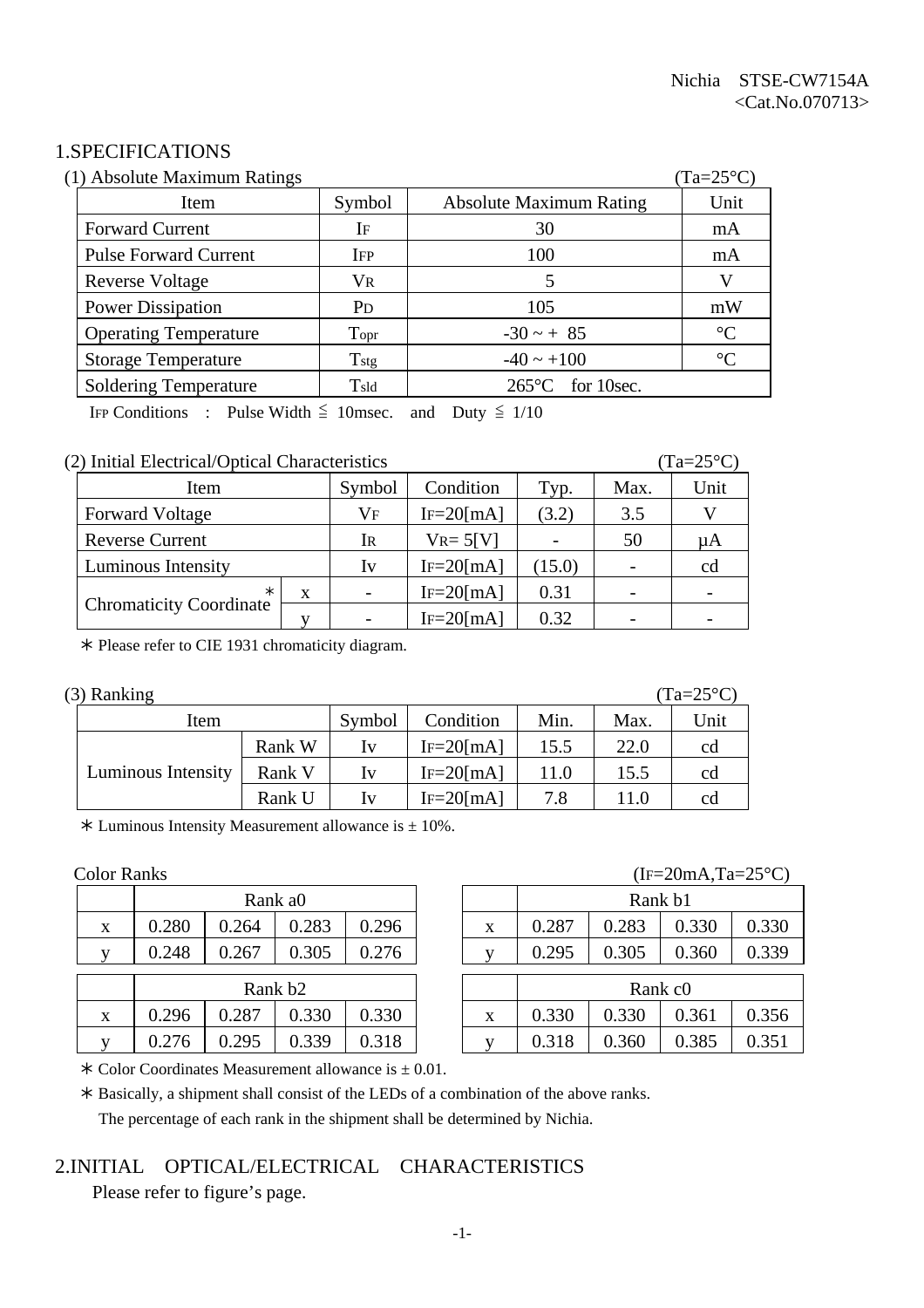#### 3.OUTLINE DIMENSIONS AND MATERIALS

Please refer to figure's page.

Material as follows ; Resin(Mold) : Epoxy Resin (over Phosphor) Leadframe : Ag plating Copper Alloy

#### 4.PACKAGING

· The LEDs are packed in cardboard boxes after packaging in anti-electrostatic bags.

Please refer to figure's page.

- The label on the minimum packing unit shows ; Part Number, Lot Number, Ranking, Quantity
- · In order to protect the LEDs from mechanical shock, we pack them in cardboard boxes for transportation.
- · The LEDs may be damaged if the boxes are dropped or receive a strong impact against them, so precautions must be taken to prevent any damage.
- · The boxes are not water resistant and therefore must be kept away from water and moisture.
- · When the LEDs are transported, we recommend that you use the same packing method as Nichia.

#### 5.LOT NUMBER

The first six digits number shows **lot number**.

The lot number is composed of the following characters;

 $O\Box$  $X$  $X$  $X$  $X$  $\cdot$  $\Delta$  $\blacksquare$ 

 ${\circ}$  - Year ( 6 for 2006, 7 for 2007)

 $\Box$  - Month ( 1 for Jan., 9 for Sep., A for Oct., B for Nov.)

 $\times \times \times \times$  - Nichia's Product Number

- $\triangle$  Ranking by Color Coordinates
- $\blacksquare$  Ranking by Luminous Intensity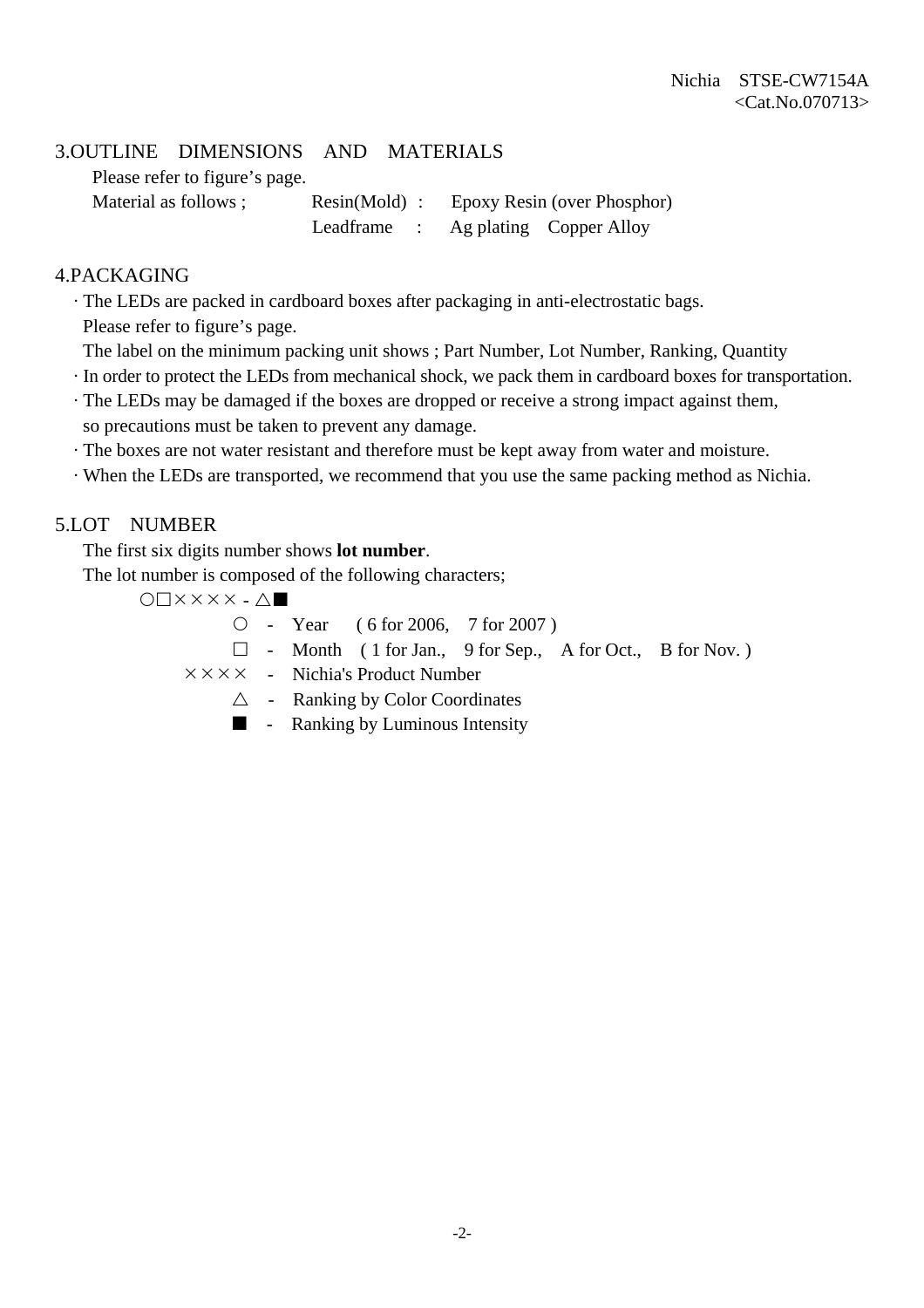#### 6.RELIABILITY (1) TEST ITEMS AND RESULTS

|                                    | Standard           |                                                                        |               | Number of |
|------------------------------------|--------------------|------------------------------------------------------------------------|---------------|-----------|
| <b>Test Item</b>                   | <b>Test Method</b> | <b>Test Conditions</b>                                                 | Note          | Damaged   |
| Resistance to                      | JEITA ED-4701      | Tsld= $260 \pm 5^{\circ}$ C, 10sec.                                    | 1 time        | 0/50      |
| Soldering Heat                     | 300 302            | 3mm from the base of the epoxy bulb                                    |               |           |
| Solderability                      | JEITA ED-4701      | Tsld= $235 \pm 5$ °C,<br>5sec.                                         | 1 time        | 0/50      |
|                                    | 300 303            | (using flux)                                                           | over 95%      |           |
| Temperature Cycle                  | JEITA ED-4701      | $-40^{\circ}$ C ~ 25 $^{\circ}$ C ~ 100 $^{\circ}$ C ~ 25 $^{\circ}$ C | 100 cycles    | 0/50      |
|                                    | 100 105            | 30min. 5min. 30min. 5min.                                              |               |           |
| Moisture Resistance Cyclic         | JEITA ED-4701      | $25^{\circ}$ C ~ 65 $^{\circ}$ C ~ -10 $^{\circ}$ C                    | 10 cycles     | 0/50      |
|                                    | 200 203            | 90%RH 24hrs./1cycle                                                    |               |           |
| <b>Terminal Strength</b>           | JEITA ED-4701      | Load $5N(0.5kgf)$                                                      | No noticeable | 0/50      |
| (bending test)                     | 400 401            | $0^{\circ} \sim 90^{\circ} \sim 0^{\circ}$ bend 2 times                | damage        |           |
| <b>Terminal Strength</b>           | JEITA ED-4701      | Load 10N (1kgf)                                                        | No noticeable | 0/50      |
| (pull test)                        | 400 401            | $10 \pm 1$ sec.                                                        | damage        |           |
| <b>High Temperature Storage</b>    | JEITA ED-4701      | $Ta=100^{\circ}C$                                                      | 1000hrs.      | 0/50      |
|                                    | 200 201            |                                                                        |               |           |
| <b>Temperature Humidity</b>        | JEITA ED-4701      | Ta= $60^{\circ}$ C, RH= $90\%$                                         | 1000hrs.      | 0/50      |
| Storage                            | 100 103            |                                                                        |               |           |
| Low Temperature Storage            | JEITA ED-4701      | Ta=- $40^{\circ}$ C                                                    | 1000hrs.      | 0/50      |
|                                    | 200 202            |                                                                        |               |           |
| <b>Steady State Operating Life</b> |                    | Ta= $25^{\circ}$ C, IF=30mA                                            | 1000hrs.      | 0/50      |
|                                    |                    |                                                                        |               |           |
| <b>Steady State Operating Life</b> |                    | 60°C, RH=90%, IF=20mA                                                  | 500hrs.       | 0/50      |
| of High Humidity Heat              |                    |                                                                        |               |           |
| <b>Steady State Operating Life</b> |                    | Ta=-30 $\textdegree$ C, IF=20mA                                        | 1000hrs.      | 0/50      |
| of Low Temperature                 |                    |                                                                        |               |           |

### (2) CRITERIA FOR JUDGING DAMAGE

| 2) CNHENIA FON JODOINO DAMAOE |        |                        |                        |                       |  |  |  |
|-------------------------------|--------|------------------------|------------------------|-----------------------|--|--|--|
|                               |        |                        | Criteria for Judgement |                       |  |  |  |
| Item                          | Symbol | <b>Test Conditions</b> | Min.                   | Max.                  |  |  |  |
| <b>Forward Voltage</b>        | Vf     | $IF = 20mA$            |                        | $U.S.L.*) \times 1.1$ |  |  |  |
| <b>Reverse Current</b>        | IR     | $V_{R=5}V$             |                        | $U.S.L.*) \times 2.0$ |  |  |  |
| <b>Luminous Intensity</b>     | Iv     | $IF = 20mA$            | $L.S.L.**) \times 0.7$ |                       |  |  |  |

\*) U.S.L. : Upper Standard Level \*\*) L.S.L. : Lower Standard Level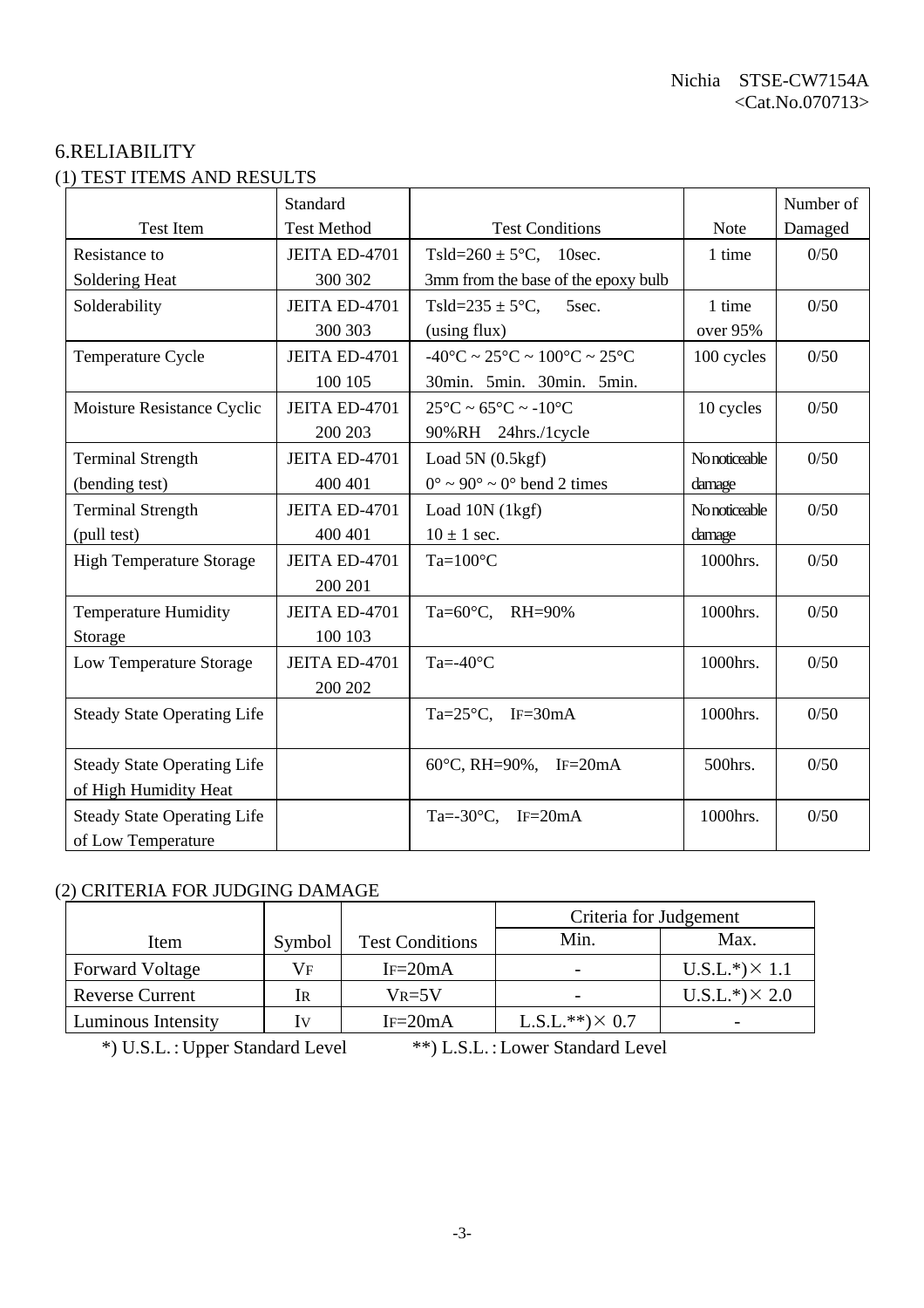#### 7.CAUTIONS

 The LEDs are devices which are materialized by combining Blue LEDs and special phosphors. Consequently, the color of the LEDs is changed a little by an operating current. Care should be taken after due consideration when using LEDs.

- (1) Lead Forming
	- · When forming leads, the leads should be bent at a point at least 3mm from the base of the epoxy bulb. Do not use the base of the leadframe as a fulcrum during lead forming.
	- · Lead forming should be done before soldering.
- · Do not apply any bending stress to the base of the lead. The stress to the base may damage the LED's characteristics or it may break the LEDs.
- · When mounting the LEDs onto a printed circuit board, the holes on the circuit board should be exactly aligned with the leads of the LEDs. If the LEDs are mounted with stress at the leads, it causes deterioration of the epoxy resin and this will degrade the LEDs.
- (2) Storage
	- · The LEDs should be stored at 30°C or less and 70%RH or less after being shipped from Nichia and the storage life limits are 3 months. If the LEDs are stored for 3 months or more, they can be stored for a year in a sealed container with a nitrogen atmosphere and moisture absorbent material.
- · Nichia LED leadframes are silver plated copper alloy. The silver surface may be affected by environments which contain corrosive substances. Please avoid conditions which may cause the LED to corrode, tarnish or discolor. This corrosion or discoloration may cause difficulty during soldering operations. It is recommended that the LEDs be used as soon as possible.
- · Please avoid rapid transitions in ambient temperature, especially, in high humidity environments where condensation can occur.

#### (3) Static Electricity

- · Static electricity or surge voltage damages the LEDs.
- It is recommended that a wrist band or an anti-electrostatic glove be used when handling the LEDs.
- · All devices, equipment and machinery must be properly grounded. It is recommended that precautions be taken against surge voltage to the equipment that mounts the LEDs.
- · When inspecting the final products in which LEDs were assembled, it is recommended to check whether the assembled LEDs are damaged by static electricity or not. It is easy to find static-damaged LEDs by a light-on test or a VF test at a lower current (below 1mA is recommended).
- · Damaged LEDs will show some unusual characteristics such as the leak current remarkably increases, the forward voltage becomes lower, or the LEDs do not light at the low current.

Criteria :  $(VF > 2.0V$  at IF=0.5mA)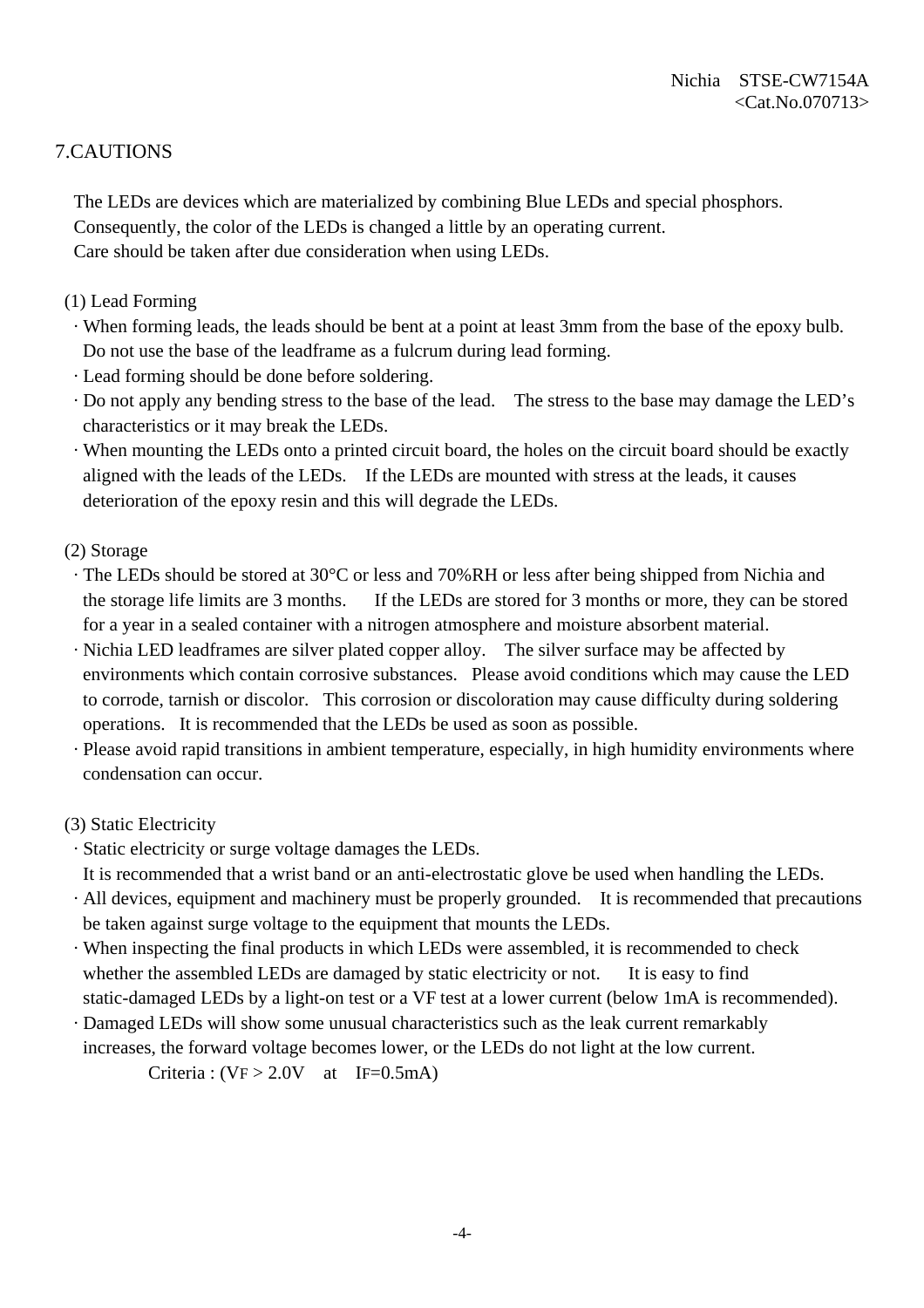(4) Soldering Conditions

- · Nichia LED leadframes are silver plated copper alloy. This substance has a low
- thermal coefficient (easily conducts heat). Careful attention should be paid during soldering.
- · Solder the LED no closer than 3mm from the base of the epoxy bulb. Soldering beyond the base of the tie bar is recommended.
- · Recommended soldering conditions

|                  | Dip Soldering               | Hand Soldering |                              |  |
|------------------|-----------------------------|----------------|------------------------------|--|
| Pre-Heat         | $120^{\circ}$ C Max.        | Temperature    | $350^{\circ}$ C Max.         |  |
| Pre-Heat Time    | 60 seconds Max.             | Soldering Time | 3 seconds Max.               |  |
| Solder Bath      | 260°C Max.                  | Position       | No closer than 3 mm from the |  |
| Temperature      |                             |                | base of the epoxy bulb.      |  |
| Dipping Time     | 10 seconds Max.             |                |                              |  |
| Dipping Position | No lower than 3 mm from the |                |                              |  |
|                  | base of the epoxy bulb.     |                |                              |  |

- · Although the recommended soldering conditions are specified in the above table, dip or hand soldering at the lowest possible temperature is desirable for the LEDs.
- · A rapid-rate process is not recommended for cooling the LEDs down from the peak temperature.
- · Dip soldering should not be done more than one time.
- · Hand soldering should not be done more than one time.
- · Do not apply any stress to the lead particularly when heated.
- · The LEDs must not be repositioned after soldering.
- · After soldering the LEDs, the epoxy bulb should be protected from mechanical shock or vibration until the LEDs return to room temperature.
- · Direct soldering onto a PC board should be avoided. Mechanical stress to the resin may be caused from warping of the PC board or from the clinching and cutting of the leadframes. When it is absolutely necessary, the LEDs may be mounted in this fashion but the User will assume responsibility for any problems. Direct soldering should only be done after testing has confirmed that no damage, such as wire bond failure or resin deterioration, will occur. Nichia's LEDs should not be soldered directly to double sided PC boards because the heat will deteriorate the epoxy resin.
- · When it is necessary to clamp the LEDs to prevent soldering failure, it is important to minimize the mechanical stress on the LEDs.
- · Cut the LED leadframes at room temperature. Cutting the leadframes at high temperatures may cause failure of the LEDs.

(5) Heat Generation

 · Thermal design of the end product is of paramount importance. Please consider the heat generation of the LED when making the system design. The coefficient of temperature increase per input electric power is affected by the thermal resistance of the circuit board and density of LED placement on the board, as well as other components. It is necessary to avoid intense heat generation and operate within the maximum ratings given in this specification.

· The operating current should be decided after considering the ambient maximum temperature of LEDs.

(6) Cleaning

- · It is recommended that isopropyl alcohol be used as a solvent for cleaning the LEDs. When using other solvents, it should be confirmed beforehand whether the solvents will dissolve the resin or not. Freon solvents should not be used to clean the LEDs because of worldwide regulations.
- · Do not clean the LEDs by the ultrasonic. When it is absolutely necessary, the influence of ultrasonic cleaning on the LEDs depends on factors such as ultrasonic power and the assembled condition. Before cleaning, a pre-test should be done to confirm whether any damage to the LEDs will occur.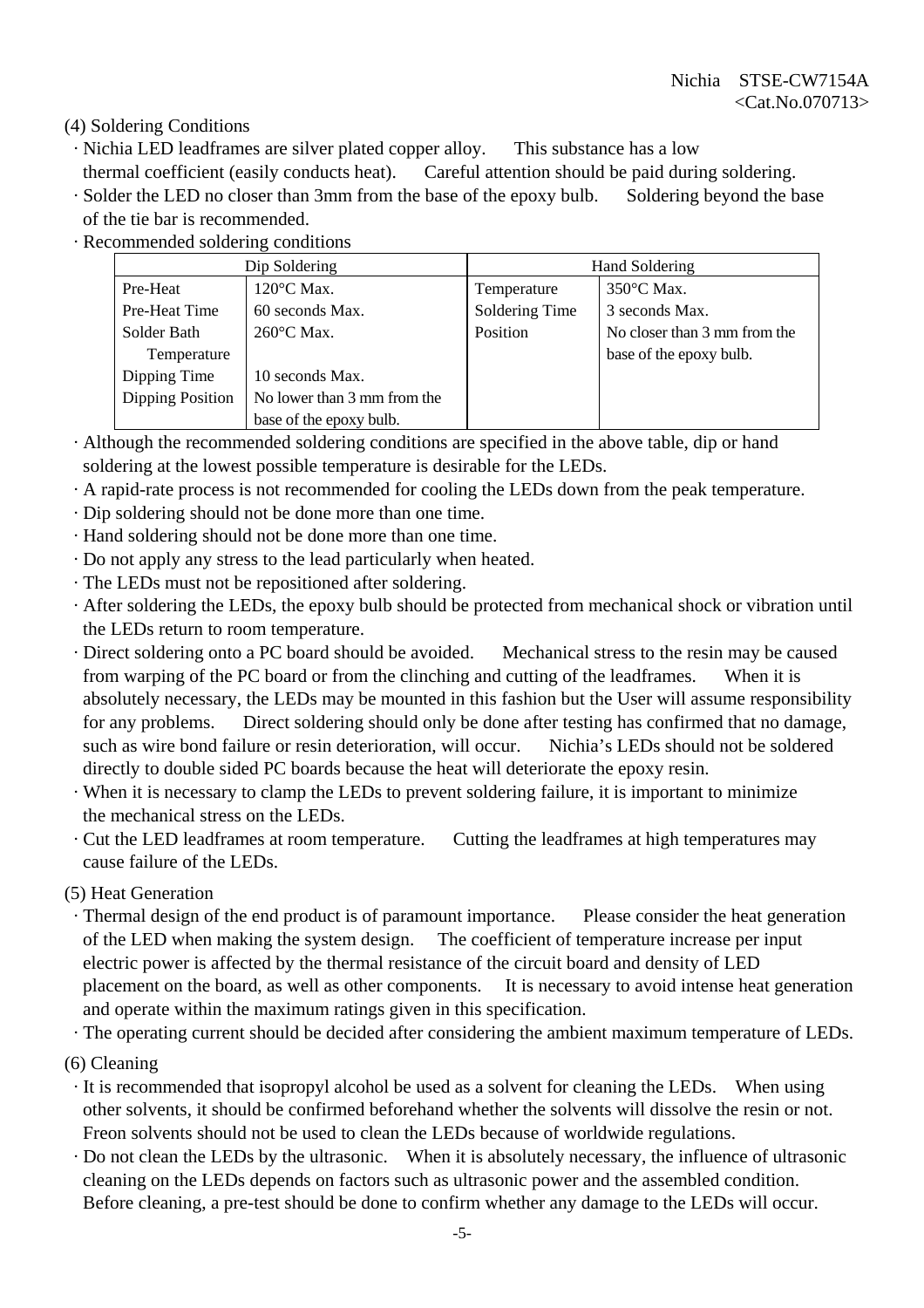#### (7) Safety Guideline for Human Eyes

 · In 1993, the International Electric Committee (IEC) issued a standard concerning laser product safety (IEC 825-1). Since then, this standard has been applied for diffused light sources (LEDs) as well as lasers. In 1998 IEC 60825-1 Edition 1.1 evaluated the magnitude of the light source. In 2001 IEC 60825-1 Amendment 2 converted the laser class into 7 classes for end products. Components are excluded from this system. Products which contain visible LEDs are now classified as class 1. Products containing UV LEDs are class 1M. Products containing LEDs can be classified as class 2 in cases where viewing angles are narrow, optical manipulation intensifies the light, and/or the energy emitted is high. For these systems it is recommended to avoid long term exposure. It is also recommended to follow the IEC regulations regarding safety and labeling of products.

#### (8) Others

- · NSPW300DS complies with RoHS Directive.
- · Care must be taken to ensure that the reverse voltage will not exceed the absolute maximum rating when using the LEDs with matrix drive.
- · Flashing lights have been known to cause discomfort in people; you can prevent this by taking precautions during use. Also, people should be cautious when using equipment that has had LEDs incorporated into it.
- · The LEDs described in this brochure are intended to be used for ordinary electronic equipment (such as office equipment, communications equipment, measurement instruments and household appliances). Consult Nichia's sales staff in advance for information on the applications in which exceptional quality and reliability are required, particularly when the failure or malfunction of the LEDs may directly jeopardize life or health (such as for airplanes, aerospace, submersible repeaters, nuclear reactor control systems, automobiles, traffic control equipment, life support systems and safety devices).
- · User shall not reverse engineer by disassembling or analysis of the LEDs without having prior written consent from Nichia. When defective LEDs are found, the User shall inform Nichia directly before disassembling or analysis.
- · The formal specifications must be exchanged and signed by both parties before large volume purchase begins.
- · The appearance and specifications of the product may be modified for improvement without notice.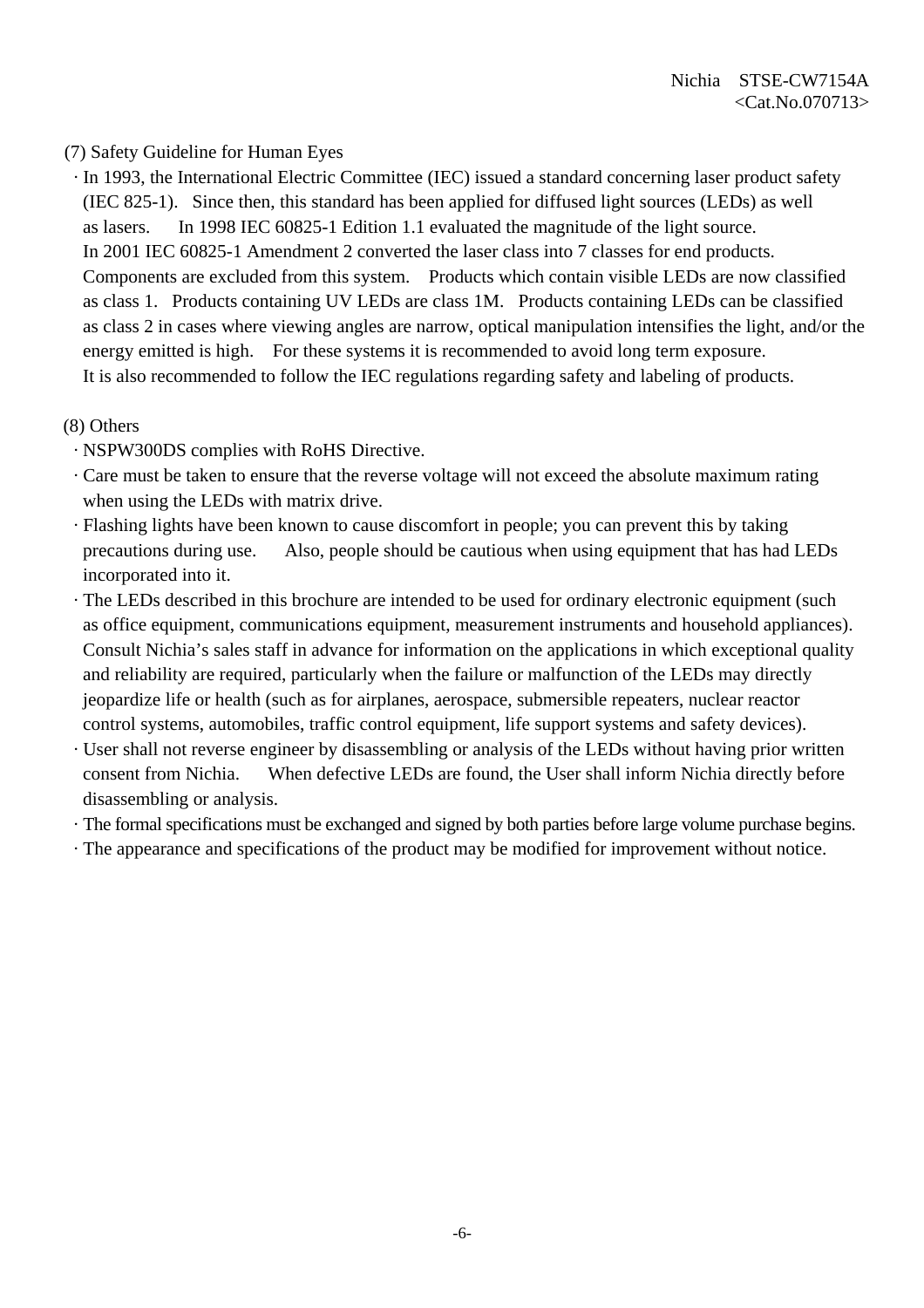

 $\ast$  Color Coordinates Measurement allowance is  $\pm$  0.01.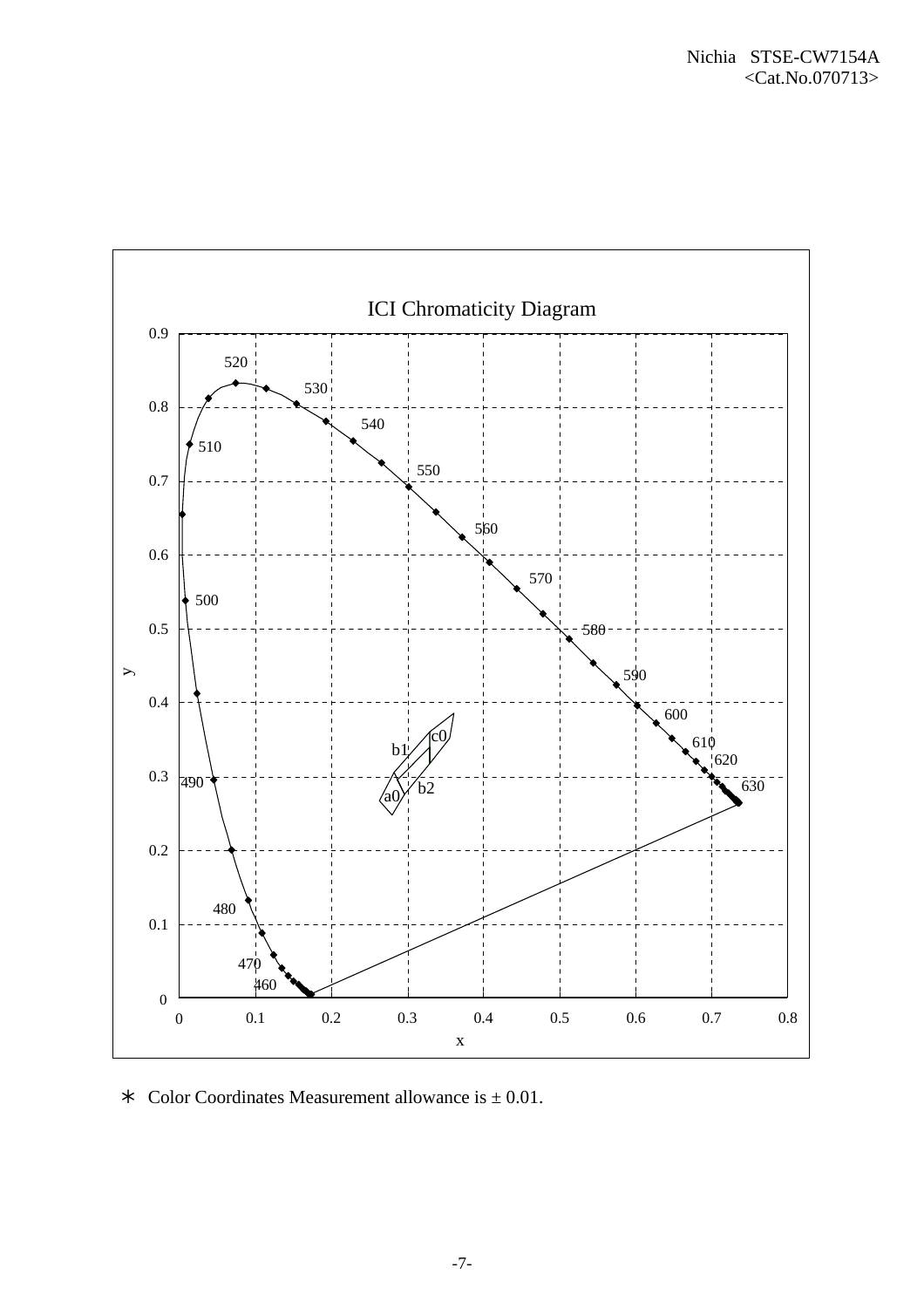

-8-

 <Cat.No.Nichia STSE-CW7154A STSE-CW7154A 070713 >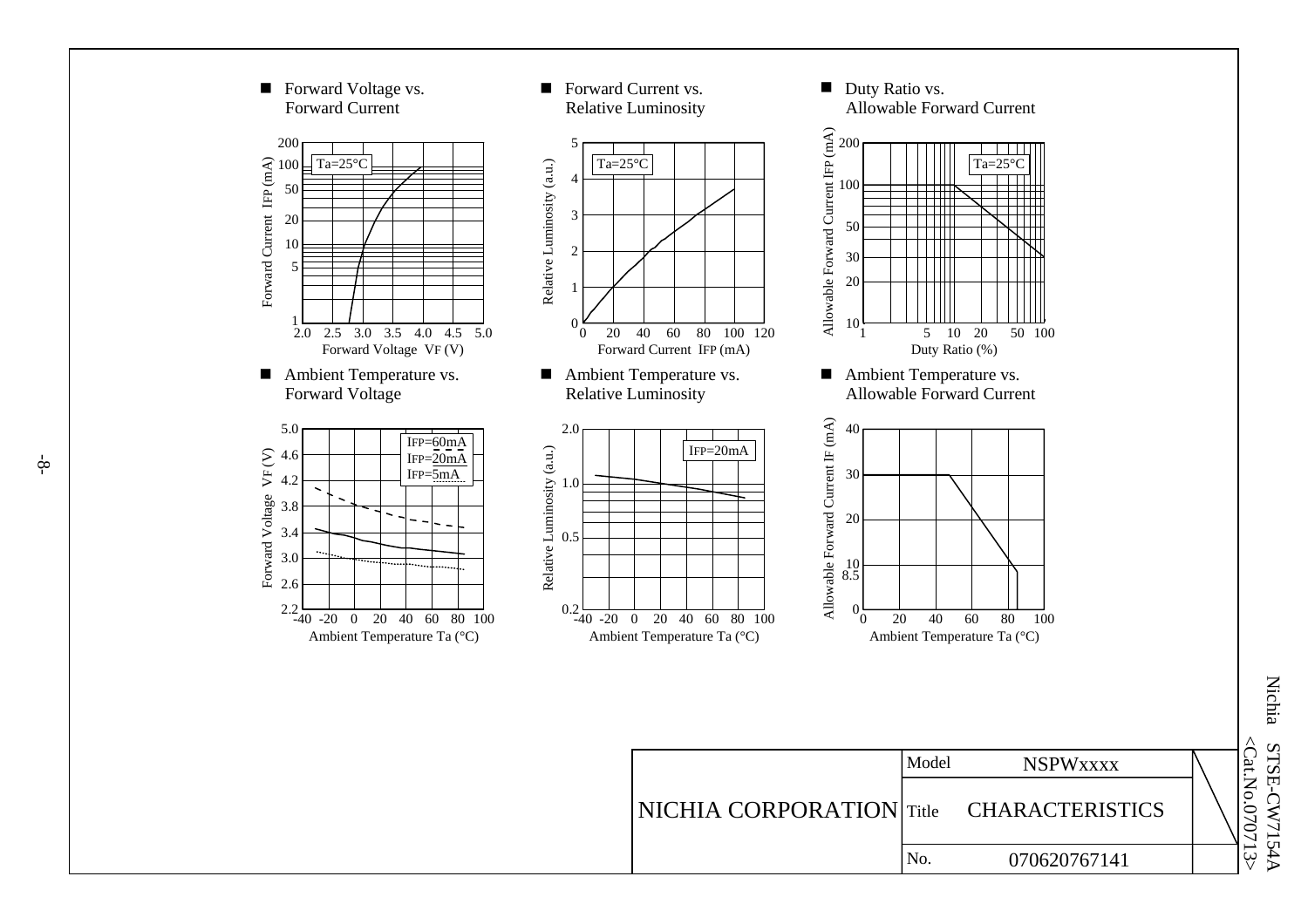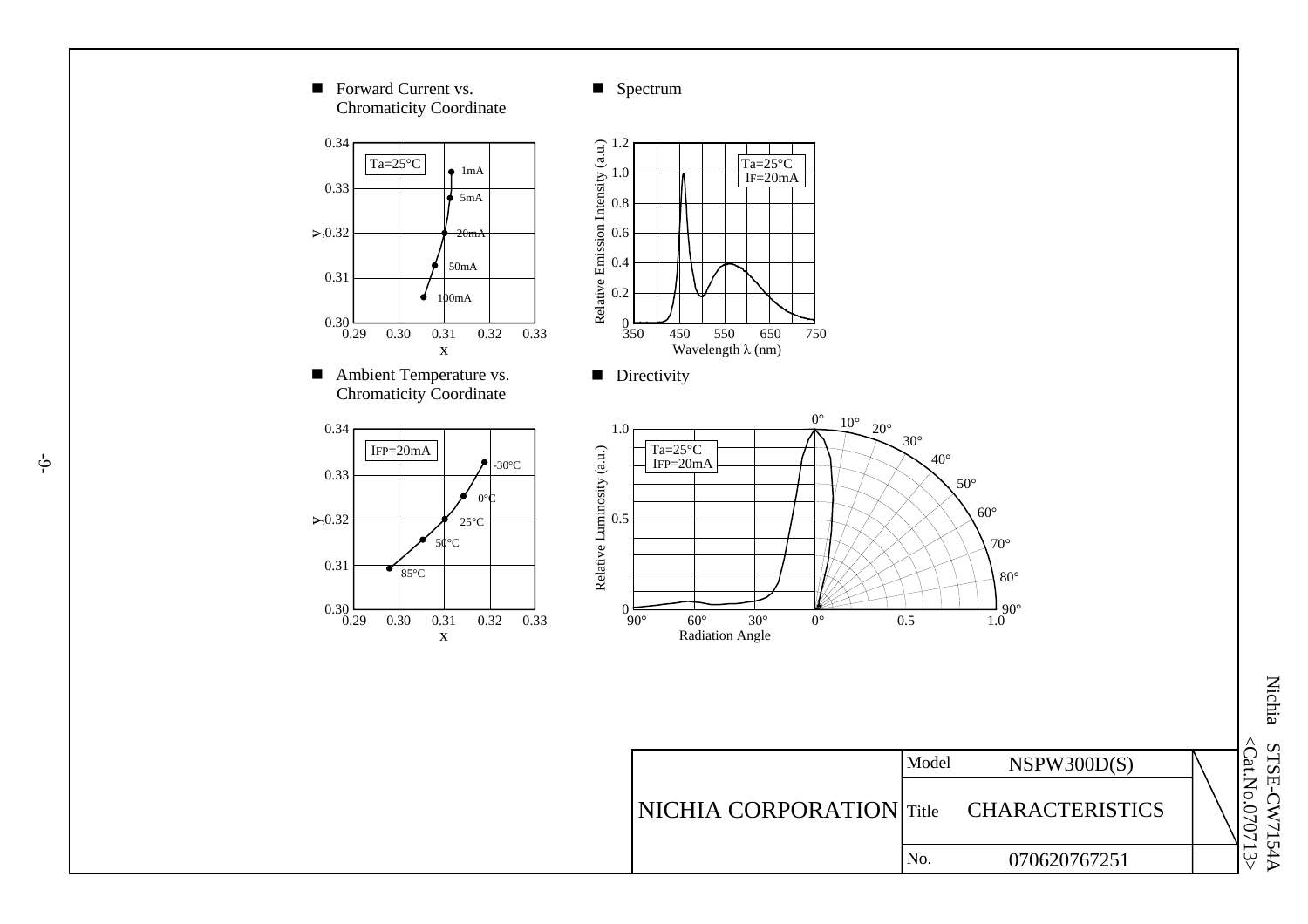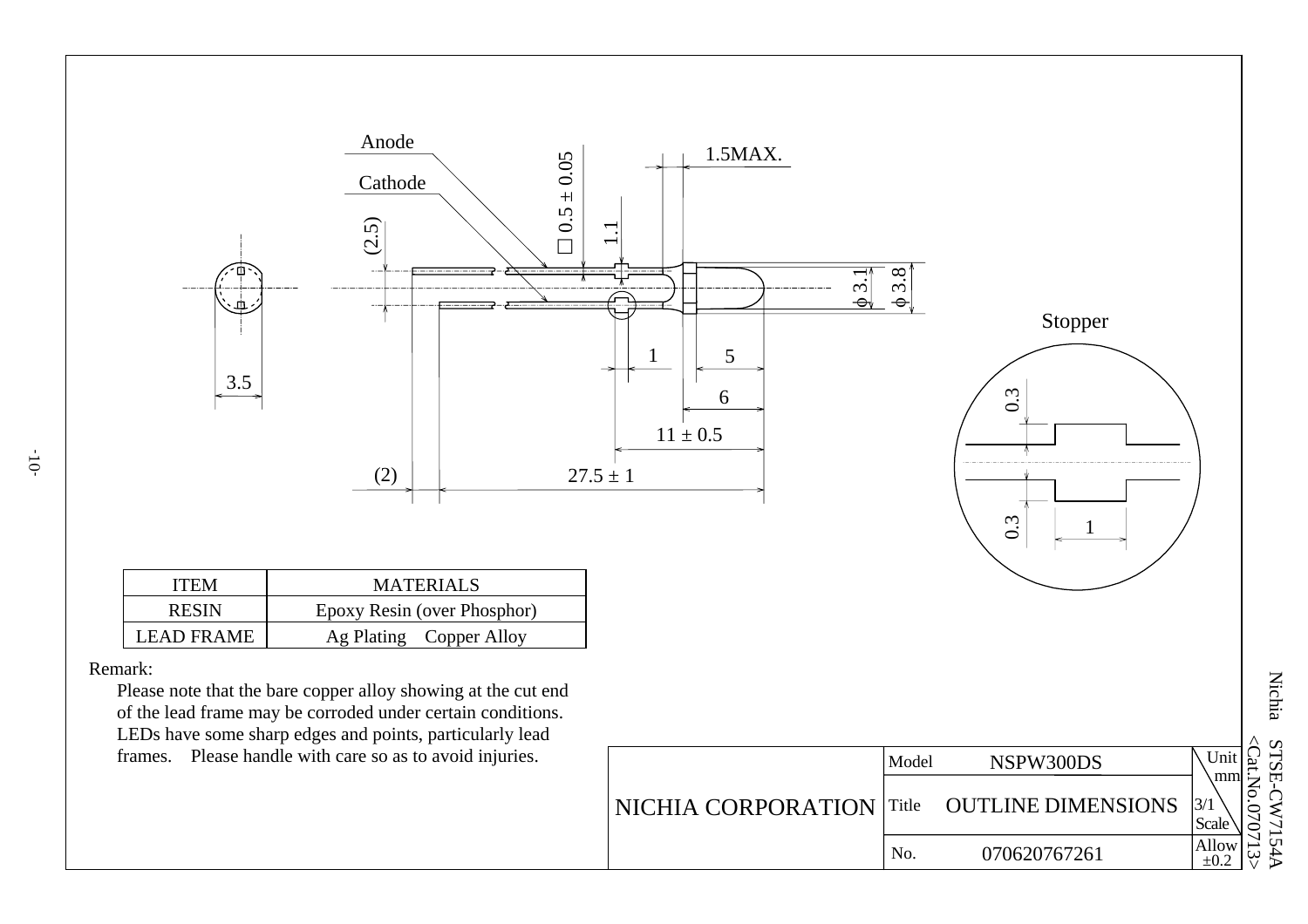

**Nichia** Nichia STSE-CW7154 <Cat.No.070713> <Cat.No.070713 **STSE-CW7154A** 

-11-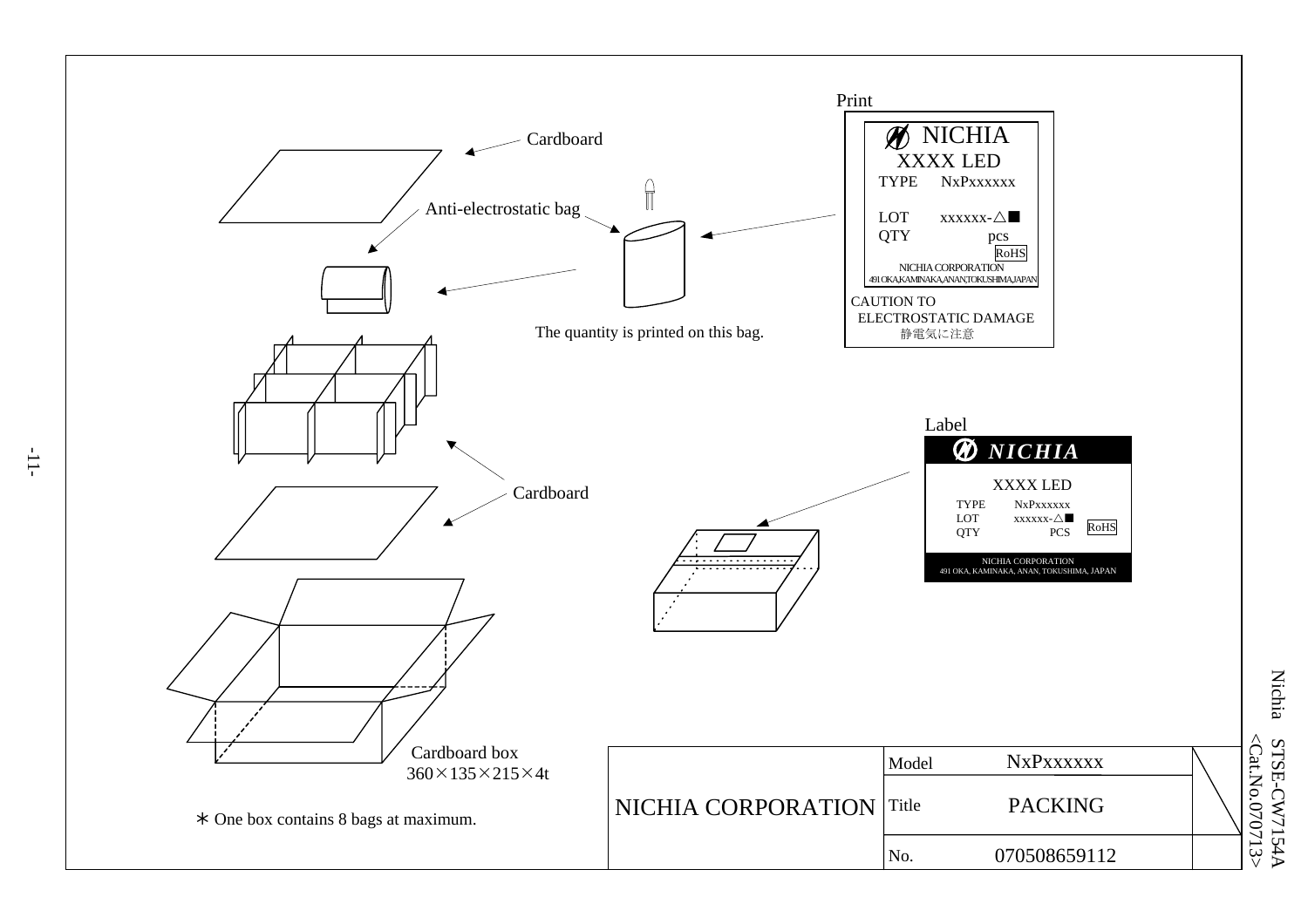

-12-

**Nichia** Nichia STSE-CW7154 <Cat.No.070713> <Cat.No.070713 **STSE-CW7154A**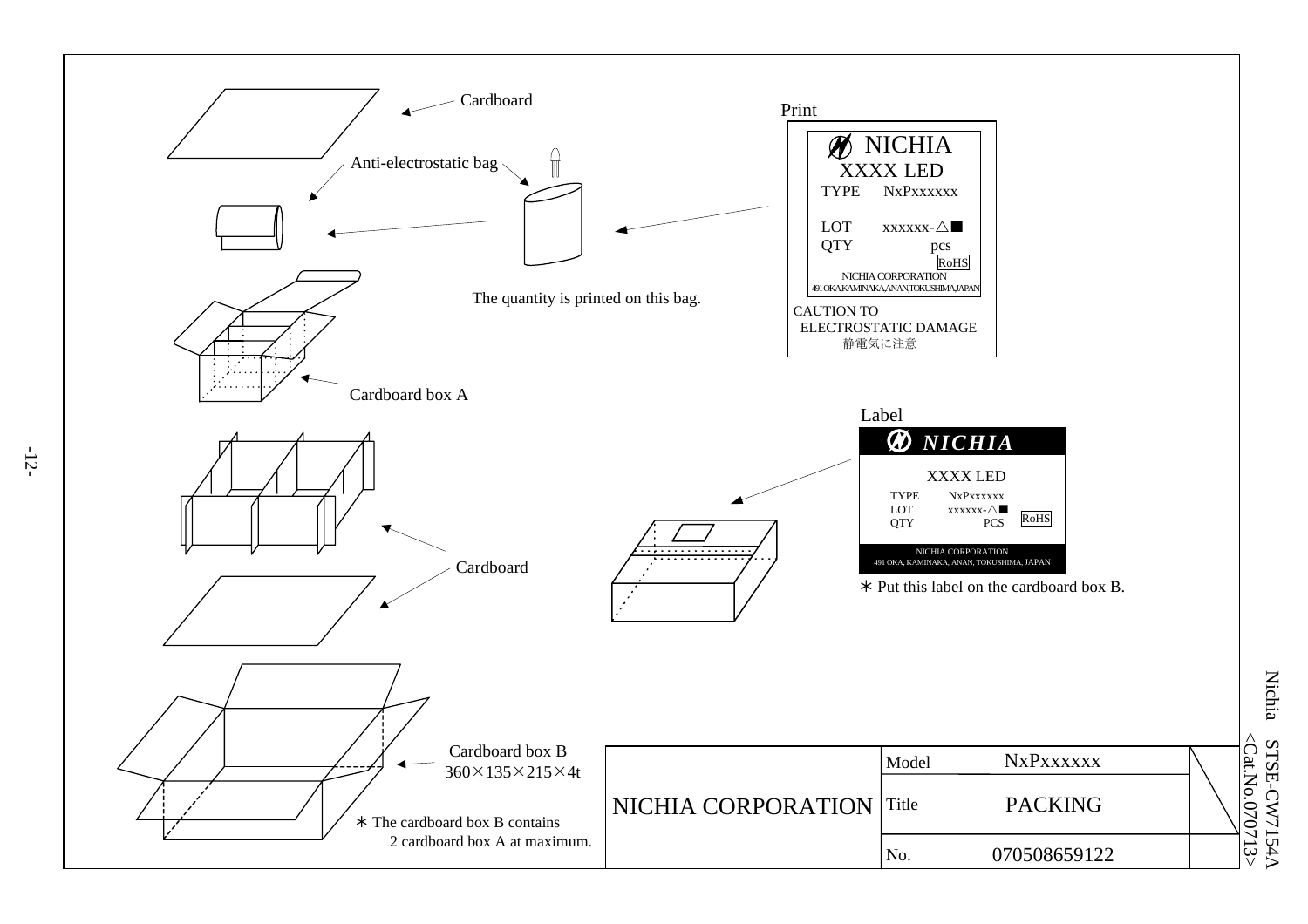